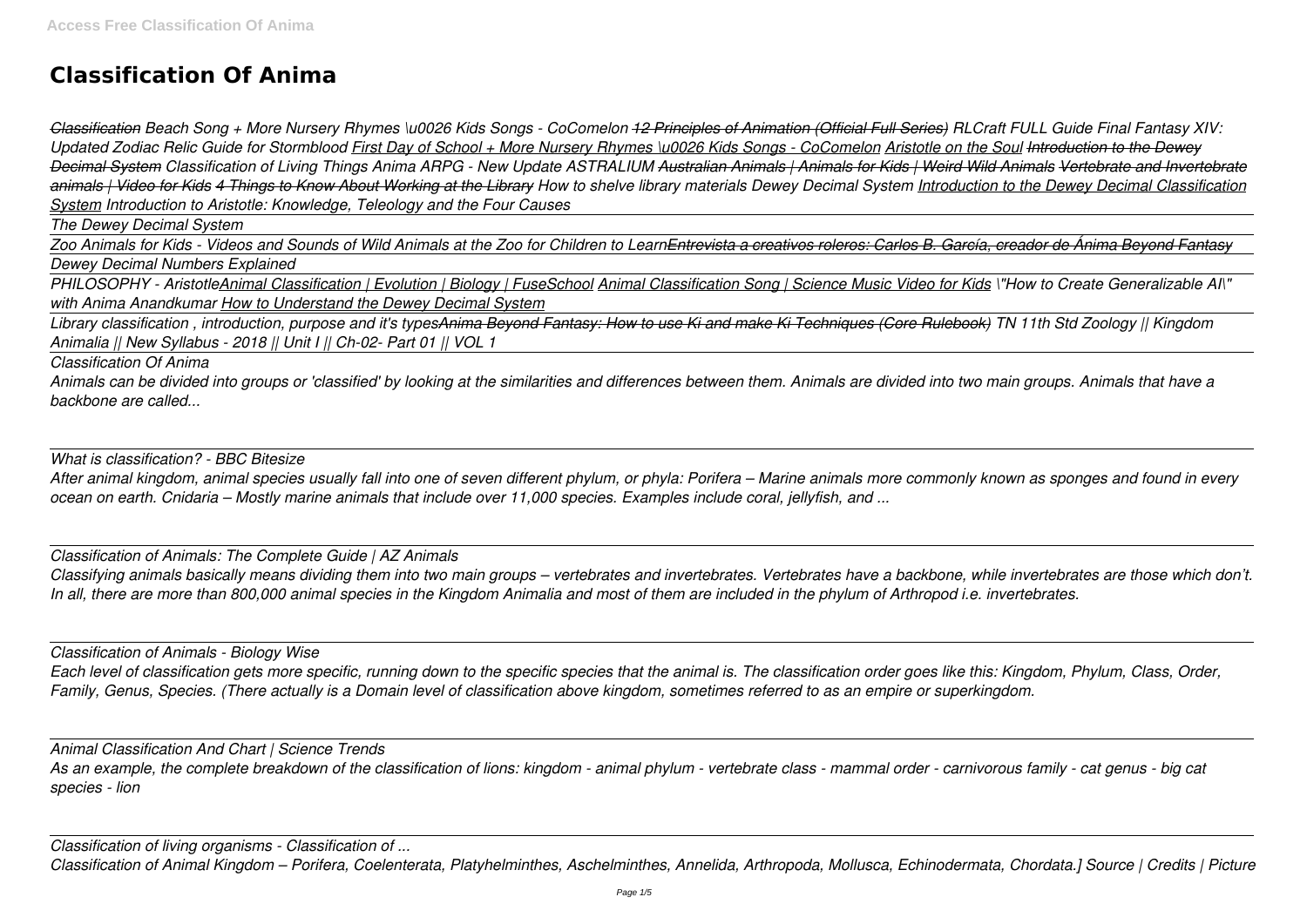# *Credits: NCERT General Science*

*Classification of Animal Kingdom (Animalia)*

*Anemia classification on the basis of physiological abnormality: Defective maturation of erythropoiesis. Hemolytic anemia where this is the increased breakdown of the RBCs. Defect due to an increase in RBC precursors as compared to the degree of anemia. Amenia classification on the basis of etiology:*

*Anemia – Part 1 – Anemia Classification, Thalassemia ...*

*In the broadest sense, animals can be classified as either vertebrates or invertebrates. However, if we look in more detail, we can separate vertebrates into reptiles, fish, amphibians, birds and mammals. With invertebrates, the main animal class is anthropods, which can be split into arachnids, crustaceans, insects and myriapods.*

*KS2 Science - Classification of Animals & Other Living Things Animals—complex, multicellular organisms equipped with nervous systems and the ability to pursue or capture their food—can be divided into six broad categories. Here are the six main animal groups, ranging from the simplest (the spineless invertebrates) to the most complex (mammals, which can adapt to a wide range of habitats). 01 of 06*

*6 Basic Animal Groups - ThoughtCo Anemia (also spelled anaemia) is a decrease in the total amount of red blood cells (RBCs) or hemoglobin in the blood, or a lowered ability of the blood to carry oxygen. When anemia comes on slowly, the symptoms are often vague and may include feeling tired, weakness, shortness of breath, and a poor ability to exercise. When the anemia comes on quickly, symptoms may include confusion, feeling ...*

*Anemia - Wikipedia*

*Invertebrates are animals that lack a vertebral column, or backbone. The last phylum in the table, the Chordata, also includes many invertebrate species. Tunicates and lancelets are both invertebrates. Altogether, invertebrates make up at least 95 percent of all animal species. The remaining animals are vertebrates.*

*10.2: Animal Classification - Biology LibreTexts*

*classification of anaemia ii. thalasaemia ? thalasaemia ? thalasaemia iii. double heterozygous disorder sickle cell ? thalasaemia 3. enzyme defects i. non spherocytic congenital haemolytic anaemia pyruvate kinase defeciency or other enzymes of embden mayer hof pathway due to defeciency of g6pd or other enzymes of pentose phosphate pathway ii*

*Classification of anemia - SlideShare*

*Classification of Anaemia. The most common classification system used to define anemias centers on the physical characteristics of the erythrocytes (size and hemoglobin content) If there is a change in cell size, the suffix -CYTIC is used (e.g. normocytic, macrocytic, microcytic),*

*Anemia: Classification, Signs and Symptoms, Treatment ...*

*For instance, the class of animals, which is known as Mammalia (Mammals), is split into various groups, including Primate, Carnivora, Rodentia, and Artiodactyla.*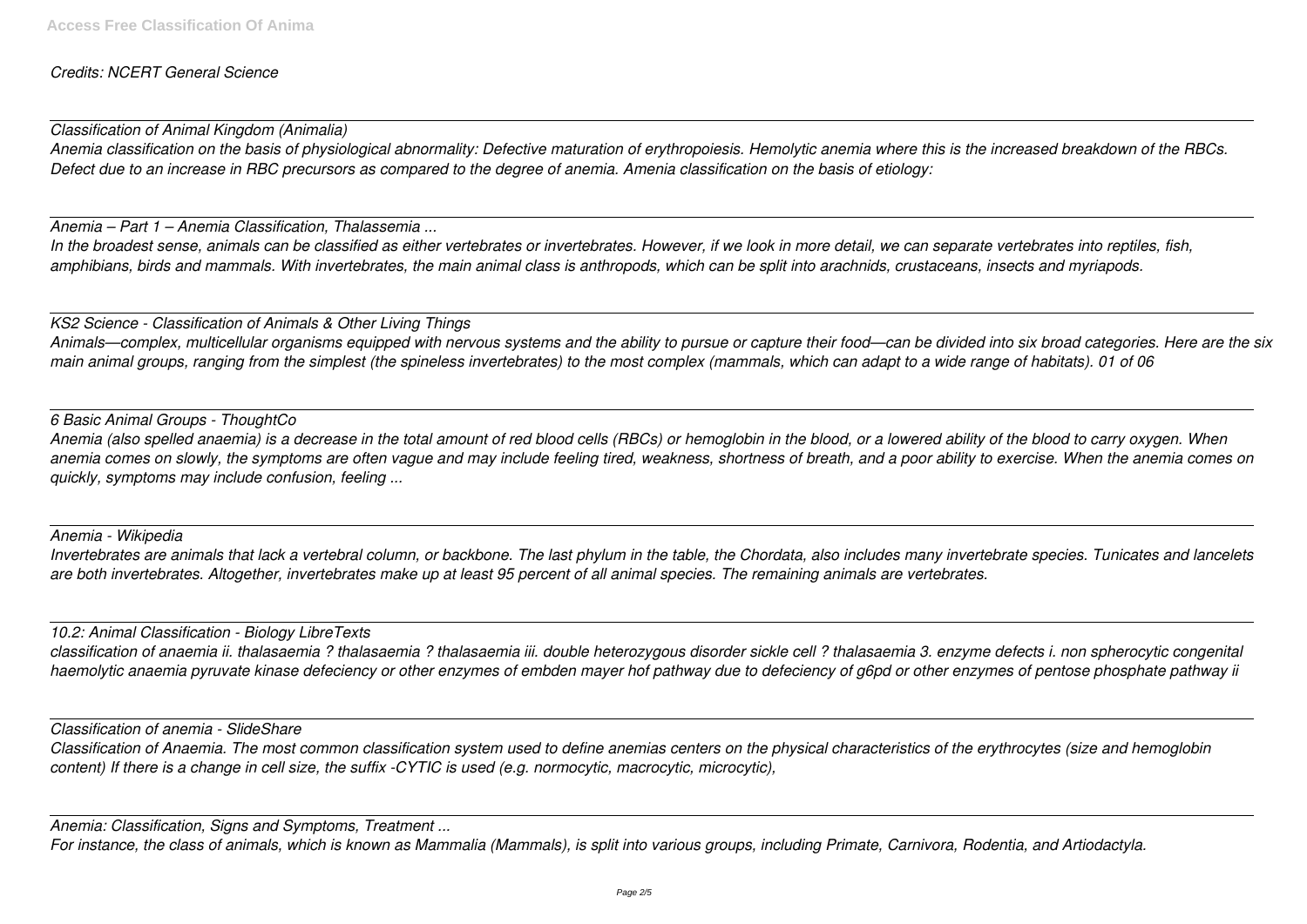# *Scientific Classification of Animals - The Tarpan*

*Animals (also called Metazoa) are multicellular eukaryotic organisms that form the biological kingdom Animalia. With few exceptions, animals consume organic material, breathe oxygen, are able to move, can reproduce sexually, and grow from a hollow sphere of cells, the blastula, during embryonic development.*

#### *Animal - Wikipedia*

*This free Animal Classification Chart can be downloaded and displayed in your classroom to help your KS2 children understand how animals are grouped and classified scientifically. It is a perfect accompaniment to PlanBee's Science scheme of work, Classifying Organisms, for Year 6.*

*Animal Classification Chart | vertebrates and ...*

*In biology, taxonomy is the scientific study of naming, defining and classifying groups of biological organisms based on shared characteristics. Organisms are grouped into taxa and these groups are given a taxonomic rank; groups of a given rank can be aggregated to form a super-group of higher rank, thus creating a taxonomic hierarchy. The principal ranks in modern use are domain, kingdom, phylum, class, order, family, genus, and species. The Swedish botanist Carl Linnaeus is regarded as the fou*

*Taxonomy (biology) - Wikipedia Pathophysiological classification is based on either anemia due to increased loss or destruction of red blood cells as would be expected in a person with a recent history of hemorrhaging, or a ...*

*Classification Beach Song + More Nursery Rhymes \u0026 Kids Songs - CoComelon 12 Principles of Animation (Official Full Series) RLCraft FULL Guide Final Fantasy XIV:* Updated Zodiac Relic Guide for Stormblood *First Day of School + More Nursery Rhymes \u0026 Kids Songs - CoComelon Aristotle on the Soul <i>Introduction to the Dewey Decimal System Classification of Living Things Anima ARPG - New Update ASTRALIUM Australian Animals | Animals for Kids | Weird Wild Animals Vertebrate and Invertebrate animals | Video for Kids 4 Things to Know About Working at the Library How to shelve library materials Dewey Decimal System Introduction to the Dewey Decimal Classification System Introduction to Aristotle: Knowledge, Teleology and the Four Causes*

*The Dewey Decimal System*

*Zoo Animals for Kids - Videos and Sounds of Wild Animals at the Zoo for Children to LearnEntrevista a creativos roleros: Carlos B. García, creador de Ánima Beyond Fantasy Dewey Decimal Numbers Explained*

*PHILOSOPHY - AristotleAnimal Classification | Evolution | Biology | FuseSchool Animal Classification Song | Science Music Video for Kids \"How to Create Generalizable AI\" with Anima Anandkumar How to Understand the Dewey Decimal System*

*Library classification , introduction, purpose and it's typesAnima Beyond Fantasy: How to use Ki and make Ki Techniques (Core Rulebook) TN 11th Std Zoology || Kingdom Animalia || New Syllabus - 2018 || Unit I || Ch-02- Part 01 || VOL 1*

*Classification Of Anima*

*Animals can be divided into groups or 'classified' by looking at the similarities and differences between them. Animals are divided into two main groups. Animals that have a backbone are called...*

*What is classification? - BBC Bitesize After animal kingdom, animal species usually fall into one of seven different phylum, or phyla: Porifera – Marine animals more commonly known as sponges and found in every*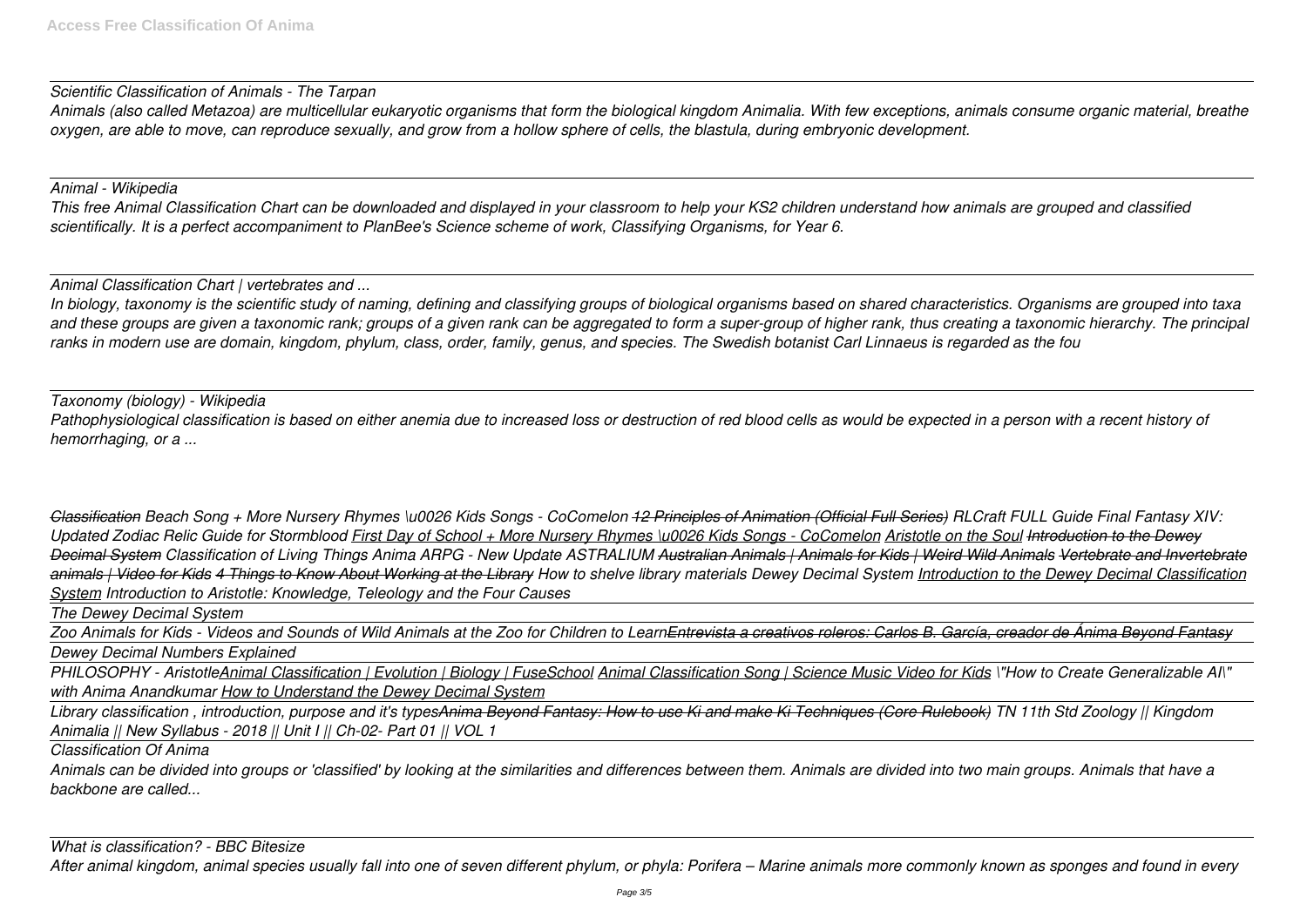*ocean on earth. Cnidaria – Mostly marine animals that include over 11,000 species. Examples include coral, jellyfish, and ...*

*Classification of Animals: The Complete Guide | AZ Animals Classifying animals basically means dividing them into two main groups – vertebrates and invertebrates. Vertebrates have a backbone, while invertebrates are those which don't. In all, there are more than 800,000 animal species in the Kingdom Animalia and most of them are included in the phylum of Arthropod i.e. invertebrates.*

*Classification of Animals - Biology Wise Each level of classification gets more specific, running down to the specific species that the animal is. The classification order goes like this: Kingdom, Phylum, Class, Order, Family, Genus, Species. (There actually is a Domain level of classification above kingdom, sometimes referred to as an empire or superkingdom.*

*Animal Classification And Chart | Science Trends As an example, the complete breakdown of the classification of lions: kingdom - animal phylum - vertebrate class - mammal order - carnivorous family - cat genus - big cat species - lion*

*Classification of living organisms - Classification of ... Classification of Animal Kingdom – Porifera, Coelenterata, Platyhelminthes, Aschelminthes, Annelida, Arthropoda, Mollusca, Echinodermata, Chordata.] Source | Credits | Picture Credits: NCERT General Science*

*Classification of Animal Kingdom (Animalia) Anemia classification on the basis of physiological abnormality: Defective maturation of erythropoiesis. Hemolytic anemia where this is the increased breakdown of the RBCs. Defect due to an increase in RBC precursors as compared to the degree of anemia. Amenia classification on the basis of etiology:*

*Anemia – Part 1 – Anemia Classification, Thalassemia ...*

*In the broadest sense, animals can be classified as either vertebrates or invertebrates. However, if we look in more detail, we can separate vertebrates into reptiles, fish, amphibians, birds and mammals. With invertebrates, the main animal class is anthropods, which can be split into arachnids, crustaceans, insects and myriapods.*

*KS2 Science - Classification of Animals & Other Living Things*

*Animals—complex, multicellular organisms equipped with nervous systems and the ability to pursue or capture their food—can be divided into six broad categories. Here are the six main animal groups, ranging from the simplest (the spineless invertebrates) to the most complex (mammals, which can adapt to a wide range of habitats). 01 of 06*

*6 Basic Animal Groups - ThoughtCo*

*Anemia (also spelled anaemia) is a decrease in the total amount of red blood cells (RBCs) or hemoglobin in the blood, or a lowered ability of the blood to carry oxygen. When anemia comes on slowly, the symptoms are often vague and may include feeling tired, weakness, shortness of breath, and a poor ability to exercise. When the anemia comes on quickly, symptoms may include confusion, feeling ...*